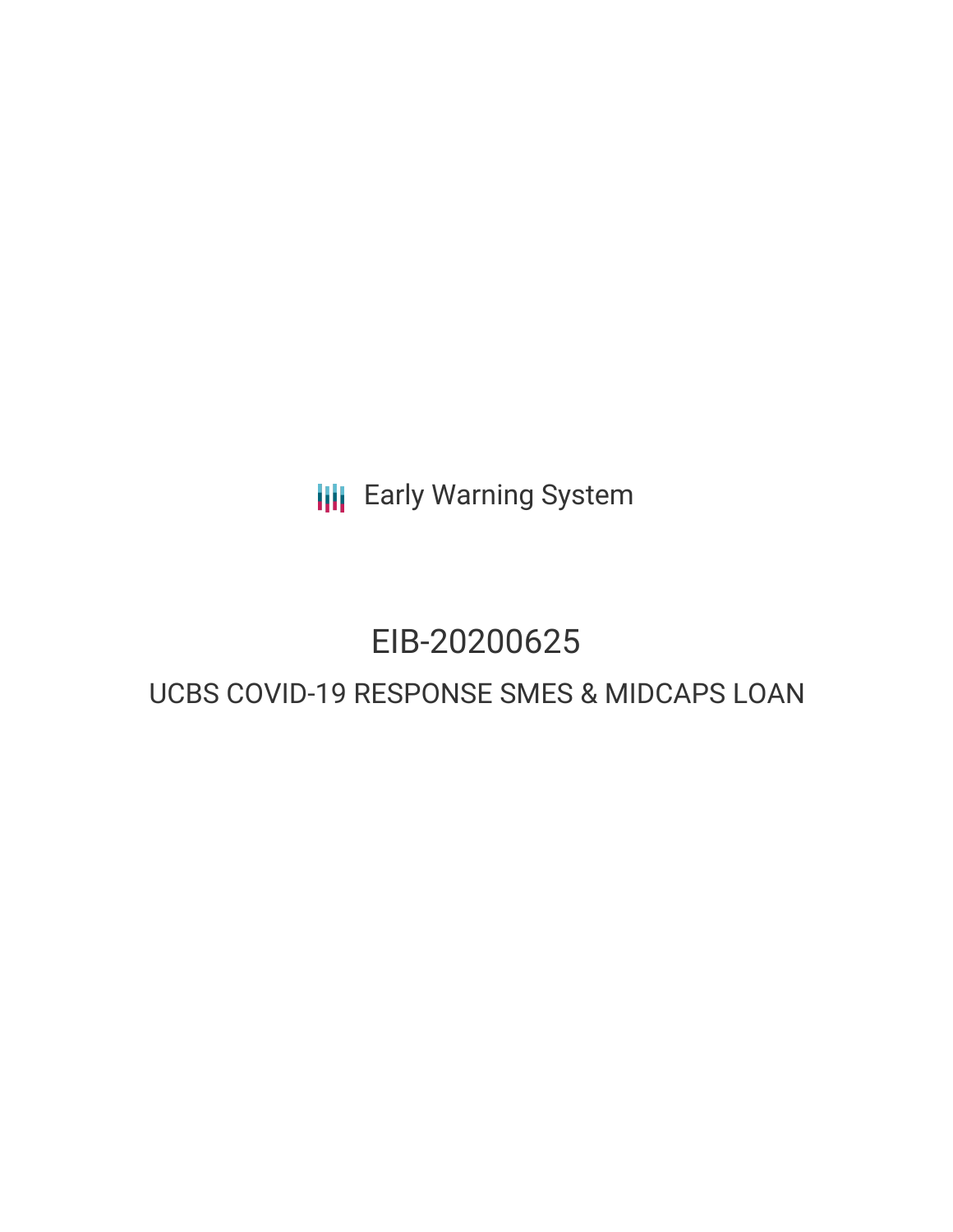## **Quick Facts**

| <b>Countries</b>               | Serbia                               |
|--------------------------------|--------------------------------------|
| <b>Financial Institutions</b>  | European Investment Bank (EIB)       |
| <b>Status</b>                  | Proposed                             |
| <b>Bank Risk Rating</b>        | U                                    |
| <b>Borrower</b>                | UNICREDIT BANK SRBIJA AD BEOGRAD     |
| <b>Sectors</b>                 | <b>Education and Health, Finance</b> |
| <b>Investment Type(s)</b>      | Loan                                 |
| <b>Investment Amount (USD)</b> | $$58.88$ million                     |
| Loan Amount (USD)              | \$58.88 million                      |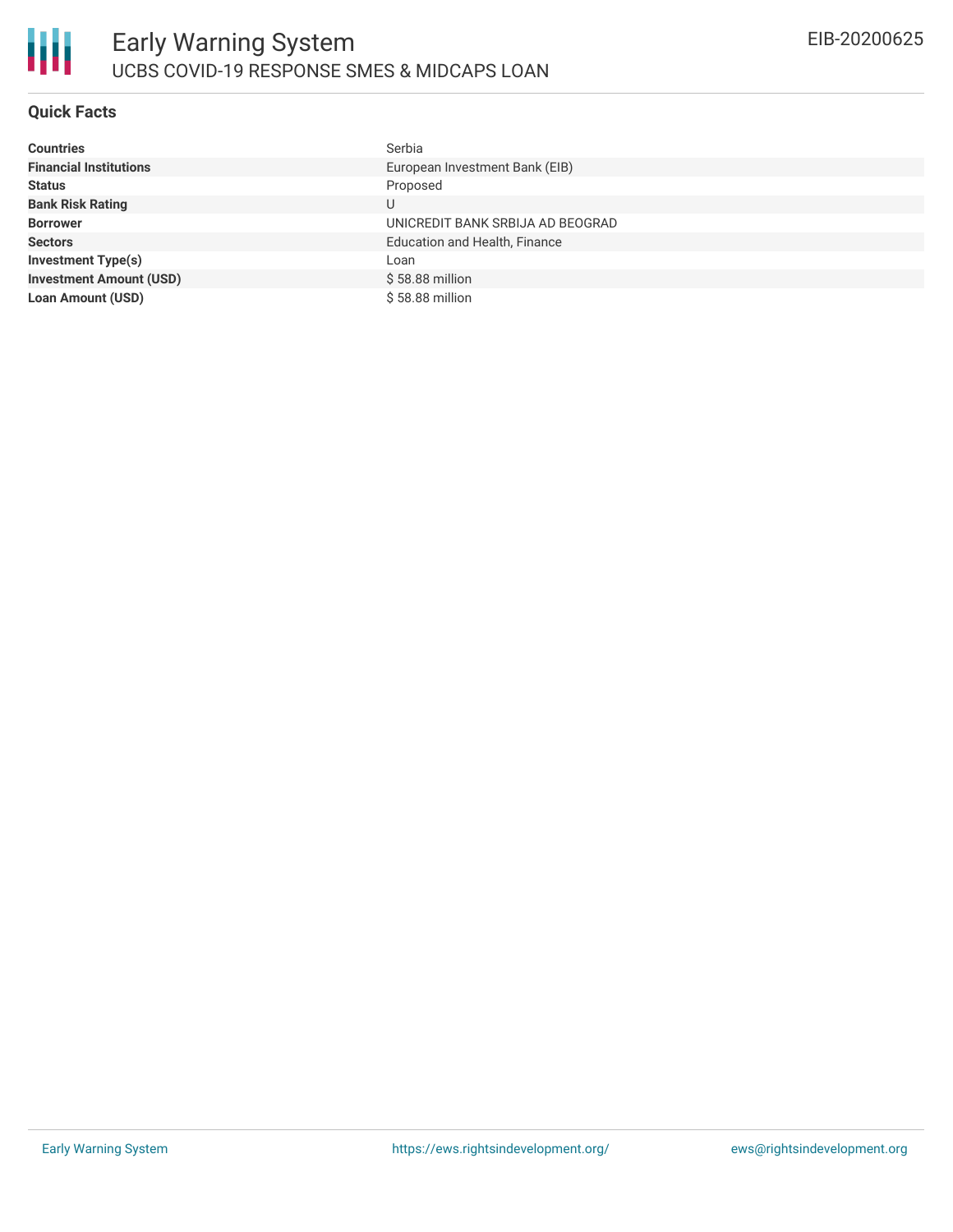

## **Project Description**

According to EIB website, the project will support of small and medium-sized enterprises (SMEs) and mid-caps in Serbia. As part of the overall response to the COVID-19 pandemic, the operation will support UniCredit Bank Serbia to finance liquidity needs and other eligible investments promoted by Serbian SMEs and mid-caps affected by the COVID-19 crisis.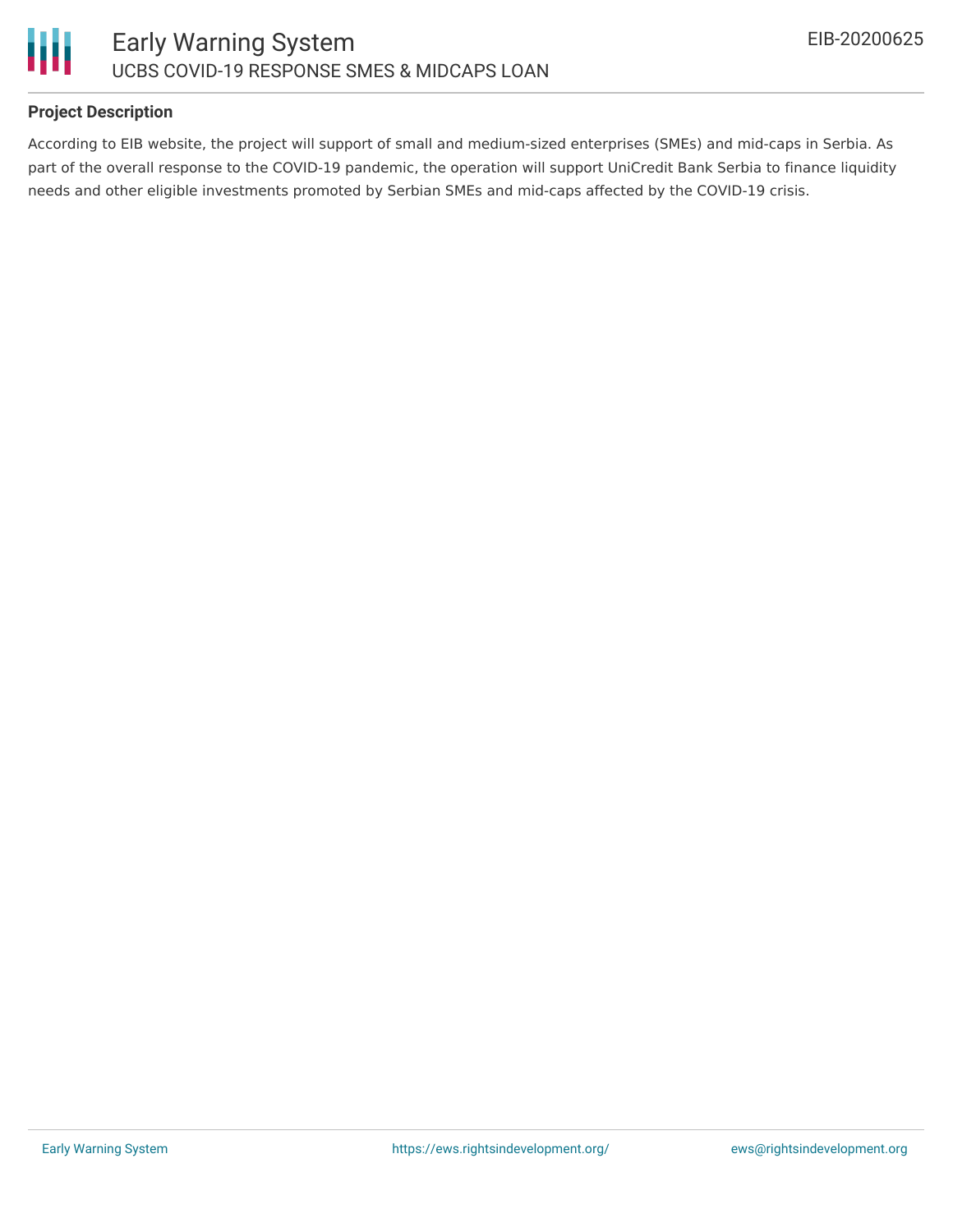

### **Investment Description**

European Investment Bank (EIB)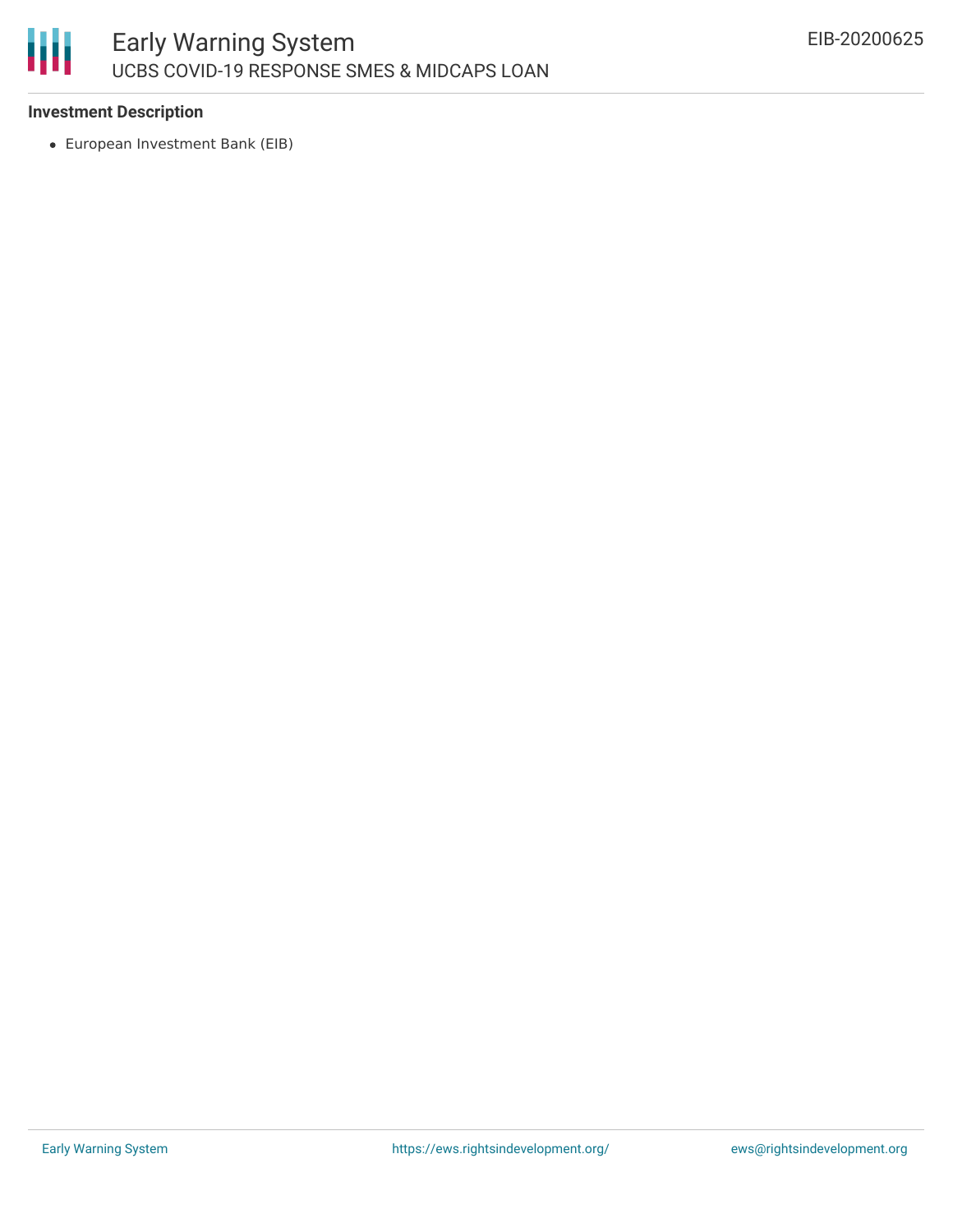#### **Contact Information**

No contact information provided at the time of disclosure.

#### **ACCESS TO INFORMATION**

You can submit an information request for project information at: https://www.eib.org/en/infocentre/registers/requestform/request-form-default.htm

#### **ACCOUNTABILITY MECHANISM OF EIB**

The EIB Complaints Mechanism is designed to facilitate and handle complaints against the EIB by individuals, organizations or corporations affected by EIB activities. When exercising the right to lodge a complaint against the EIB, any member of the public has access to a two-tier procedure, one internal - the Complaints Mechanism Office - and one external - the European Ombudsman. A complaint can be lodged via a written communication addressed to the Secretary General of the EIB, via email to the dedicated email address: complaints@eib.org, by completing the online complaint form available at the following address: http://www.eib.org/complaints/form via fax or delivered directly to the EIB Complaints Mechanism Division, any EIB local representation office or any EIB staff. For further details, check:

http://www.eib.org/attachments/strategies/complaints\_mechanism\_policy\_en.pdf

When dissatisfied with a complaint to the EIB Complaints Mechanism, citizens can then turn towards the European Ombudsman. A memorandum of Understanding has been signed between the EIB and the European Ombudsman establishes that citizens (even outside of the EU if the Ombudsman finds their complaint justified) can turn towards the Ombudsman on issues related to 'maladministration' by the EIB. Note that before going to the Ombudsman, an attempt must be made to resolve the case by contacting the EIB. In addition, the complaint must be made within two years of the date when the facts on which your complaint is based became known to you. You can write to the Ombudsman in any of the languages of the European Union. Additional details, including filing requirements and complaint forms, are available at: http://www.ombudsman.europa.eu/atyourservice/interactiveguide.faces